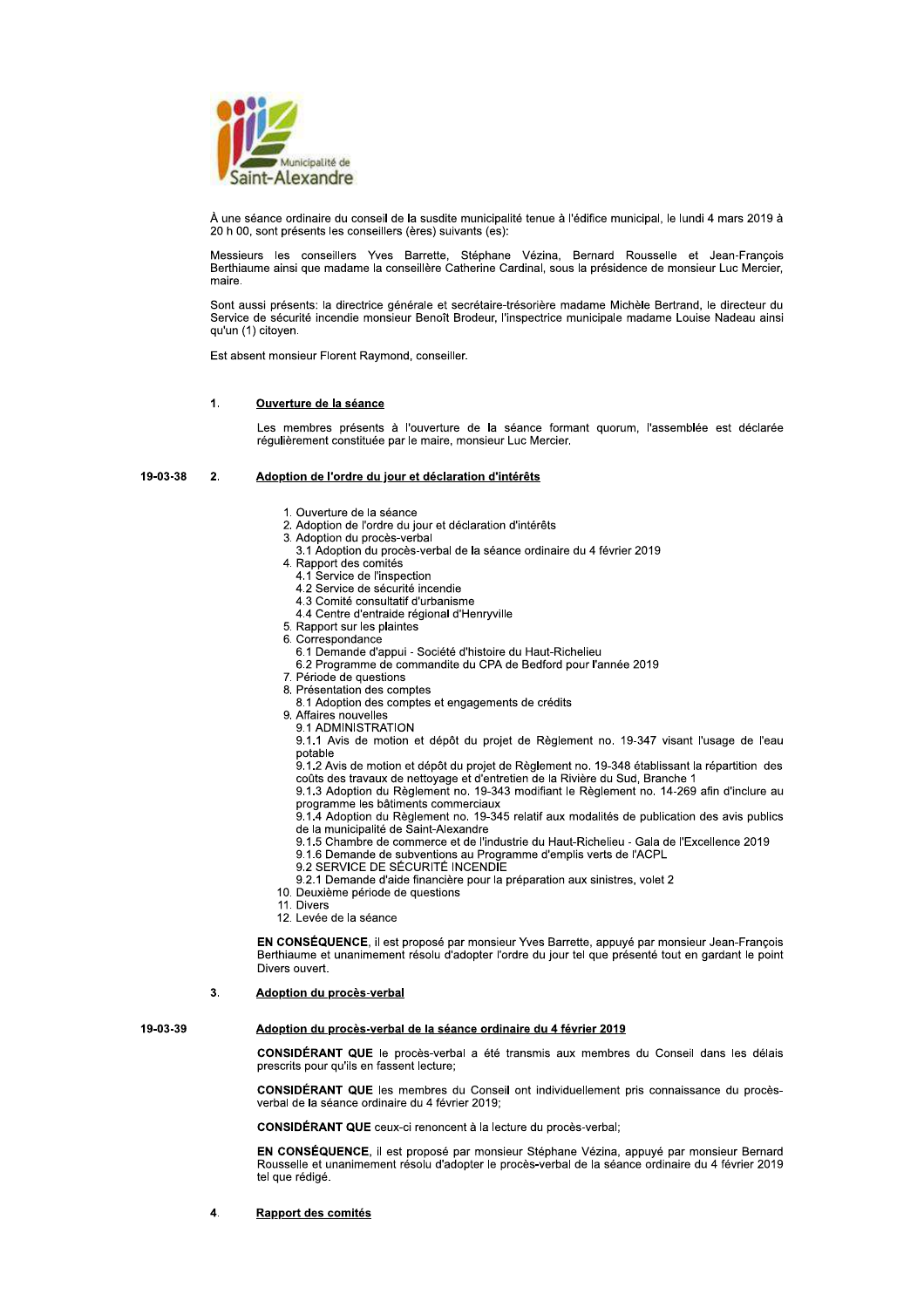## **Service de l'inspection**

Madame Louise Nadeau, inspectrice donne rapport des permis du mois de février 2019 totalisant treize (13) permis d'une valeur approximative des constructions de 529 000 \$.

Elle nous fait part également de quelques réparations à faire sur le camion ce mois-ci.

## Service de sécurité incendie

Monsieur Benoît Brodeur présente son rapport du mois de février 2019 représentant les sorties suivantes :

- 4 appels incendie
- 3 appels premiers répondants

Il nous fait part également :

• Installation du service mobile faite et effectif à 100 %.

crédit au montant de 536 \$ pour le service de sécurité incendie.

- Les inspections mécaniques sur les trois véhicules ont été effectuées.
- Une formation d'accréditation pour les premiers répondants a eu lieu.
- Les rapports DSI ont été envoyés au ministère.

Autorisation pour l'achat d'une scie à chaîne Il est proposé par madame Catherine Cardinal, appuyée par monsieur Yves Barrette et unanimement résolu d'autoriser l'achat d'une scie à chaîne électrique de 60 volts chez Home Dépôt par carte de

Demande de dérogation mineure 19-03 - Lot 4 389 886, rang Sainte-Anne

## Comité consultatif d'urbanisme

19-03-41

19-03-40

CONSIDÉRANT QUE la demande de dérogation mineure est présentée par Ferme La Franconie inc., pour la propriété agricole située à l'ouest du 564, rang Sainte Anne;

CONSIDÉRANT QUE la demande concerne l'implantation d'un silo en deçà des normes minimales prescrites au règlement de zonage:

CONSIDÉRANT QUE le projet consiste à remplacer un silo existant empiétant dans la marge de recul avant et étant situé à environ 13 mètres de l'emprise de la rue, alors qu'il est exigé 15 mètres selon l'article 9.10 du Règlement de zonage no 06-171;

CONSIDÉRANT QUE le silo projeté a un diamètre identique à celui existant;

CONSIDÉRANT QUE le silo projeté sera implanté à la même distance de l'emprise de la rue que celui existant;

CONSIDÉRANT QUE l'étable et un autre silo sont déjà implantés plus près de l'emprise de rue que le silo projeté:

**CONSIDÉRANT** la recommandation du comité consultatif d'urbanisme:

EN CONSÉQUENCE, il est proposé par monsieur Bernard Rousselle, appuyé par monsieur Jean-François Berthiaume et unanimement résolu d'accepter la recommandation du comité consultatif d'urbanisme afin d'accorder la dérogation mineure no. 19-03 pour l'implantation d'un silo de 20 pieds de diamètre par 80 pieds de hauteur, en remplacement de celui existant sur le lot no. 4 389 886, avec<br>une marge avant minimale de 12,5 mètres, le tout tel qu'apparaissant sur les croquis joints à la demande

## Centre d'entraide régional d'Henryville

FruiGumes - Participation à la saison 2019

19-03-42

**CONSIDÉRANT QUE** le Comité de saine alimentation (CSA) s'est rencontré le 28 novembre 2018 concernant les améliorations qui pourraient être apportées au projet de FruiGumes;

CONSIDÉRANT QUE les partisans ont proposé des solutions pour régler certaines problématiques rencontrées en 2018, afin de contribuer au succès de ce service aux citoyens pour la saison 2019;

CONSIDÉRANT QUE le projet FruiGumes s'est doté d'une mission pour les prochaines saisons qui est de rendre accessible (proximité, prix) une offre de fruits et légumes frais à tous en valorisant le développement social, l'éducation sur la saine alimentation et l'approvisionnement local;

EN CONSÉQUENCE, il est proposé par monsieur Jean-François Berthiaume, appuyé par madame Catherine Cardinal et unanimement résolu :

QUE la municipalité de Saint-Alexandre s'engage, pour la saison 2019, à être l'hôte de kiosques sur son territoire;

QUE la municipalité de Saint-Alexandre fasse la promotion de FruiGumes par des impressions et/ou des communiqués aux citovens.

QUE la municipalité de Saint-Alexandre soutienne le recrutement des bénévoles;

QUE la municipalité de Saint-Alexandre nomme monsieur Bernard Rousselle, comme représentant municipal qui siègera au Comité de saine alimentation (CSA), assurant le suivi du projet FruiGumes.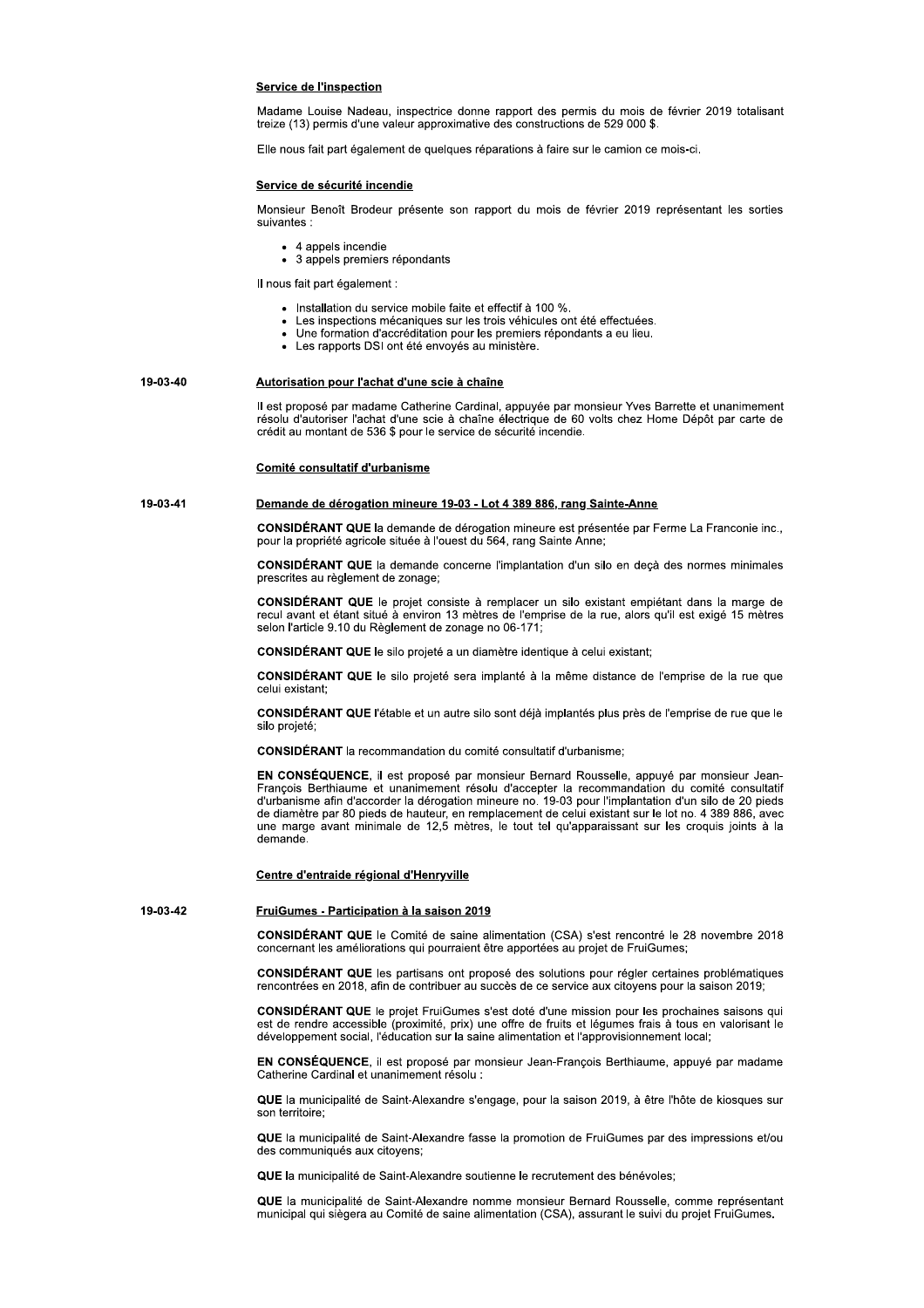## 5. **Rapport sur les plaintes**

Le rapport des plaintes du mois de février 2019, totalisant une (1) plainte, est déposé devant le Conseil.

### 6. Correspondance

Dépôt de la liste de correspondance du mois de février 2019.

### 19-03-43 Demande d'appui - Société d'histoire du Haut-Richelieu

CONSIDÉRANT QUE la Société d'histoire du Haut-Richelieu vient cette année solliciter notre appui afin d'être en mesure de poursuivre leur mission de préserver et valoriser notre patrimoine bâti, religieux ou non, de même que pour inventorier et rappeler à la mémoire de tous nos cimetières souvent négligés ou carrément abandonnés;

EN CONSÉQUENCE, il est proposé par monsieur Yves Barrette, appuyé par monsieur Jean-François Berthiaume et unanimement résolu d'appuyer la Société d'histoire du Haut-Richelieu en remettant un don au montant de 100 \$.

### 19-03-44 Offre de partenariat - Bourse Relève agricole

CONSIDÉRANT une demande de partenariat entre la MRC du Haut-Richelieu, le Conseil<br>Économique et Tourisme Haut-Richelieu et la Chambre de commerce et de l'industrie du Haut-Richelieu pour la remise d'une bourse à la relève agricole;

CONSIDÉRANT QU'une somme de 5 000 \$ est amassé jusqu'à présent, provenant de divers partenaires de la région et que cette bourse sera remise lors du Gala de l'Excellence 2019 de la Chambre de commerce et de l'industrie du Haut-Richelieu;

CONSIDÉRANT QUE cette initiative encourage les jeunes du milieu agricole à s'établir en agriculture;

CONSIDÉRANT QU'une bonne partie du territoire de la municipalité de Saint-Alexandre est agricole;

CONSIDÉRANT QUE la municipalité désire appuyer l'entrepreneuriat agricole et contribuer au dynamisme du milieu;

EN CONSÉQUENCE, il est proposé par monsieur Stéphane Vézina, appuyé par monsieur Jean-François Berthiaume et unanimement résolu de répondre favorablement à la demande et de remette un montant de 500 \$ au Conseil Économique et Tourisme Haut-Richelieu pour participer à la bourse qui sera remise à la Relève agricole.

### 19-03-45 Programme de commandite du CPA de Bedford pour l'année 2019

Il est proposé par monsieur Jean-François Berthiaume, appuyé par monsieur Bernard Rousselle et unanimement résolu de participer au programme du CPA de Bedford pour une commandite avec notre logo municipal au montant de 160 \$.

### $\overline{7}$ Période de questions

Aucune question n'est adressée à monsieur le maire.

## 8. **Présentation des comptes**

### 19-03-46 Adoption des comptes et engagements de crédits

Il est proposé par monsieur Yves Barrette, appuyé par monsieur Stéphane Vézina et unanimement résolu d'engager les crédits nécessaires, d'autoriser les dépenses et d'accepter le paiement des comptes effectués au cours du mois, le tout représentant les déboursés suivants :

| Chèques fournisseurs         | 80032 à 80104                    | pour | 120 360.06 \$ |
|------------------------------|----------------------------------|------|---------------|
| Prélèvements automatiques    | 33266 À 3295                     | pour | 46 327,45 \$  |
| Chèques salaires             | 7309 à 7312<br>500 333 à 500 381 | pour | 34 672.84 \$  |
| Assurance La Capitale        |                                  | pour | 3877.59\$     |
| <b>MRC du Haut-Richelieu</b> |                                  | pour | 122 225,93 \$ |
| Visa Desjardins              |                                  | pour | 274,16\$      |

### $9<sub>1</sub>$ **Affaires nouvelles**

## **ADMINISTRATION**

## Avis & dépôt Avis de motion et dépôt du projet de Règlement no. 19-347 visant l'usage de l'eau potable

Monsieur Jean-François Berthiaume, conseiller, par la présente :

DONNE avis de motion, qu'il sera adopté, à une séance subséquente, le Règlement no. 19-347 visant l'usage de l'eau potable;

DÉPOSE le projet de Règlement intitulé " Règlement no. 19-347 visant l'usage de l'eau potable ".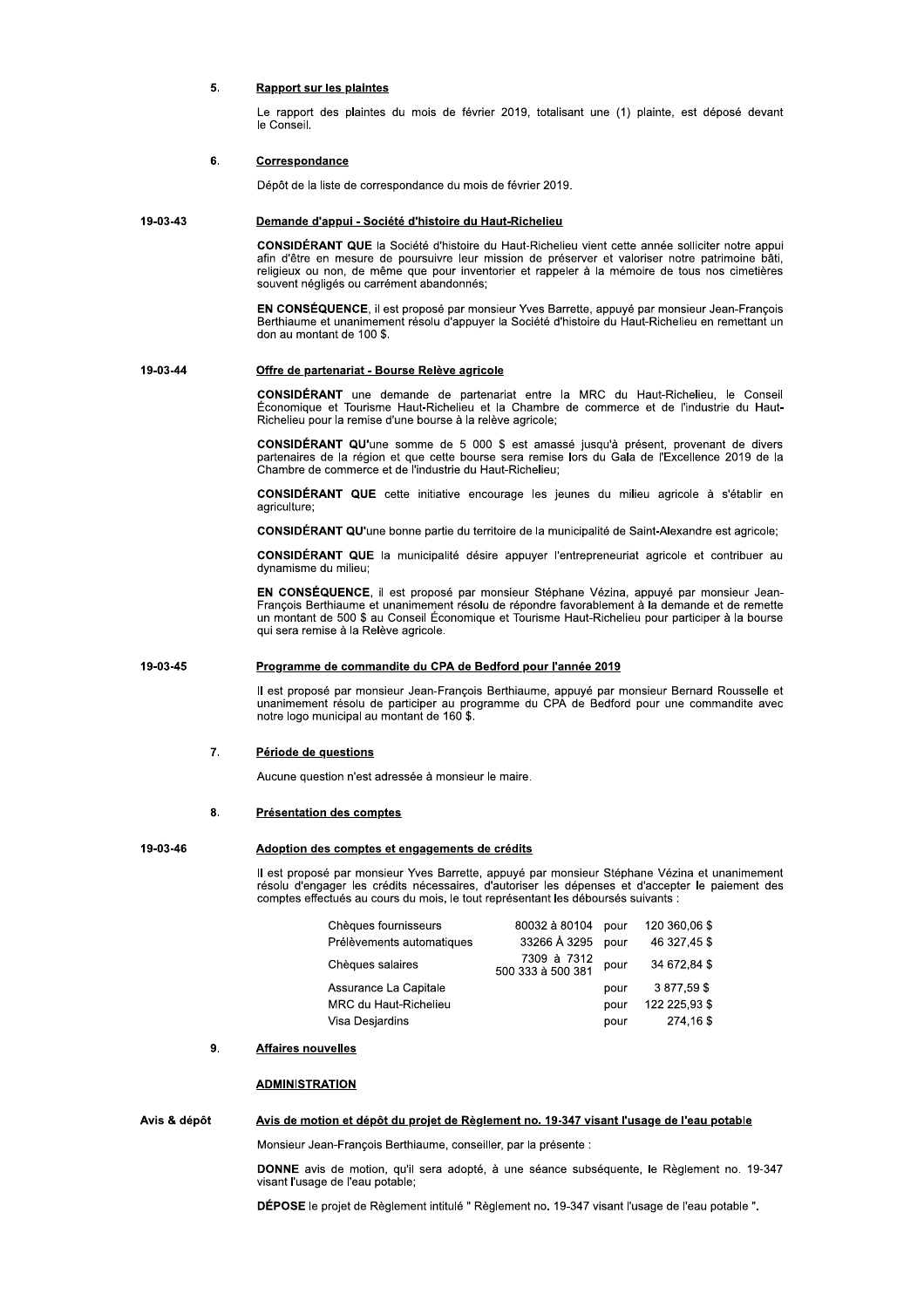## Avis et dépôt Avis de motion et dépôt du projet de Règlement 19-348 établissant la répartition des coûts des travaux de nettoyage et d'entretien de la Rivière du Sud, Branche 1

Monsieur Bernard Rousselle, conseiller, par la présente :

DONNE avis de motion, qu'il sera adopté, à une séance subséquente, le Règlement no. 19-348 établissant la répartition des coûts des travaux de nettoyage et d'entretien de la Rivière du Sud, Branche 1:

DÉPOSE le projet de Règlement intitulé " Règlement no. 19-348 établissant la répartition des coûts des travaux de nettoyage et d'entretien de la Rivière du Sud, Branche 1 "

Adoption du Règlement no. 19-343 modifiant le Règlement no. 14-269 afin d'inclure au 19-03-47 programme les bâtiments commerciaux

> ATTENDU QUE l'octroi de subventions est une mesure incitative d'encouragement importante destinée à favoriser le remplacement de toilettes existantes énergivores (à débit régulier) par des toilettes à faible débit, ce qui permettrait de réduire de manière substantielle, à long terme, la consommation en eau potable ainsi que le volume et le coût de traitement des eaux usées et systèmes septiques:

> ATTENDU QUE la Municipalité a adopté le Règlement 14-269 établissant un programme de subvention pour favoriser le remplacement de toilettes à débit régulier par des toilettes à faible débit pour accorder toute aide qu'elle juge appropriée en matière d'environnement le 3 mars 2014;

> ATTENDU QUE la municipalité désire ajouter un article afin d'inclure une remise pour les toilettes installées dans un bâtiment commercial;

> ATTENDU QU'un avis de motion a été donné et un projet du présent règlement a été déposé lors de la séance ordinaire du 4 février 2019;

> EN CONSÉQUENCE, il est proposé par monsieur Yves Barrette, appuyé par monsieur Bernard Rousselle et unanimement résolu que le Conseil décrète ce qui suit :

## **ARTICLE 1.**

Le règlement14-269 établissant un programme de subvention pour favoriser le remplacement de toilettes à débit régulier par des toilettes à faible débit, est modifié en ajoutant les articles 5.3, 5.4 et  $6.2.3:$ 

La remise accordée par la municipalité au propriétaire d'un bâtiment commercial est de cent 5.3 cinquante (150,00 \$) maximum ou le coût réel avant taxes si la dépense n'atteint pas cent cinquante (150,00 \$) pour une toilette correspondant aux exigences mentionnées ci-dessus.

- · une toilette à faible débit, de type standard;
- 
- une toilette à faible débit, de type double chasse d'eau<br>une toilette à faible débit, de type double chasse d'eau<br>une toilette de type haute efficacité (homologuée : HET/High EfficiencyToilet);

installée en remplacement d'une toilette à débit régulier, en conformité avec le présent règlement.

5.4 Un maximum de deux (2) toilettes par commerce peut faire l'obiet d'une remise.

Être un immeuble constituant une unité d'évaluation commerciale ou un immeuble constituant une unité d'évaluation comprenant plusieurs commerces indépendants, dont la construction est entièrement complétée au 31 décembre 2008.

# **ARTICLE 2. ENTRÉE EN VIGUEUR**

Le présent règlement entre en vigueur conformément à la loi.

## 19-03-48 Adoption du Règlement no. 19-345 relatif aux modalités de publication des avis publics de la municipalité de Saint-Alexandre

**CONSIDÉRANT** l'article 433.1 du Code municipal du Québec (RLRQ, C. c-27.1);

CONSIDÉRANT QUE le conseil estime opportun d'adopter un règlement déterminant les modalités de publication de ses avis publics:

CONSIDÉRANT QU'un avis de motion a été donné et un projet du présent règlement a été déposé lors de la séance ordinaire du 4 février 2019;

EN CONSÉQUENCE, il est proposé par monsieur Bernard Rousselle, appuyé par monsieur<br>Stéphane Vézina et unanimement résolu que le règlement se lit comme suit :

## **ARTICLE 1.**

Le préambule fait partie intégrante du présent règlement.

## **ARTICLE 2.**

La municipalité diffuse tout avis public sur son site Internet.

# **ARTICLE 3**

La municipalité diffuse également tout avis public sur un babillard extérieur affiché à l'Hôtel de ville, au bureau de poste et à l'Église.

## **ARTICLE 4.**

Le présent règlement n'a pas pour effet d'empêcher la municipalité de publier également un avis public dans un journal ou à tout autre endroit ou par tout autre mode qu'elle estime approprié compte tenu des circonstances.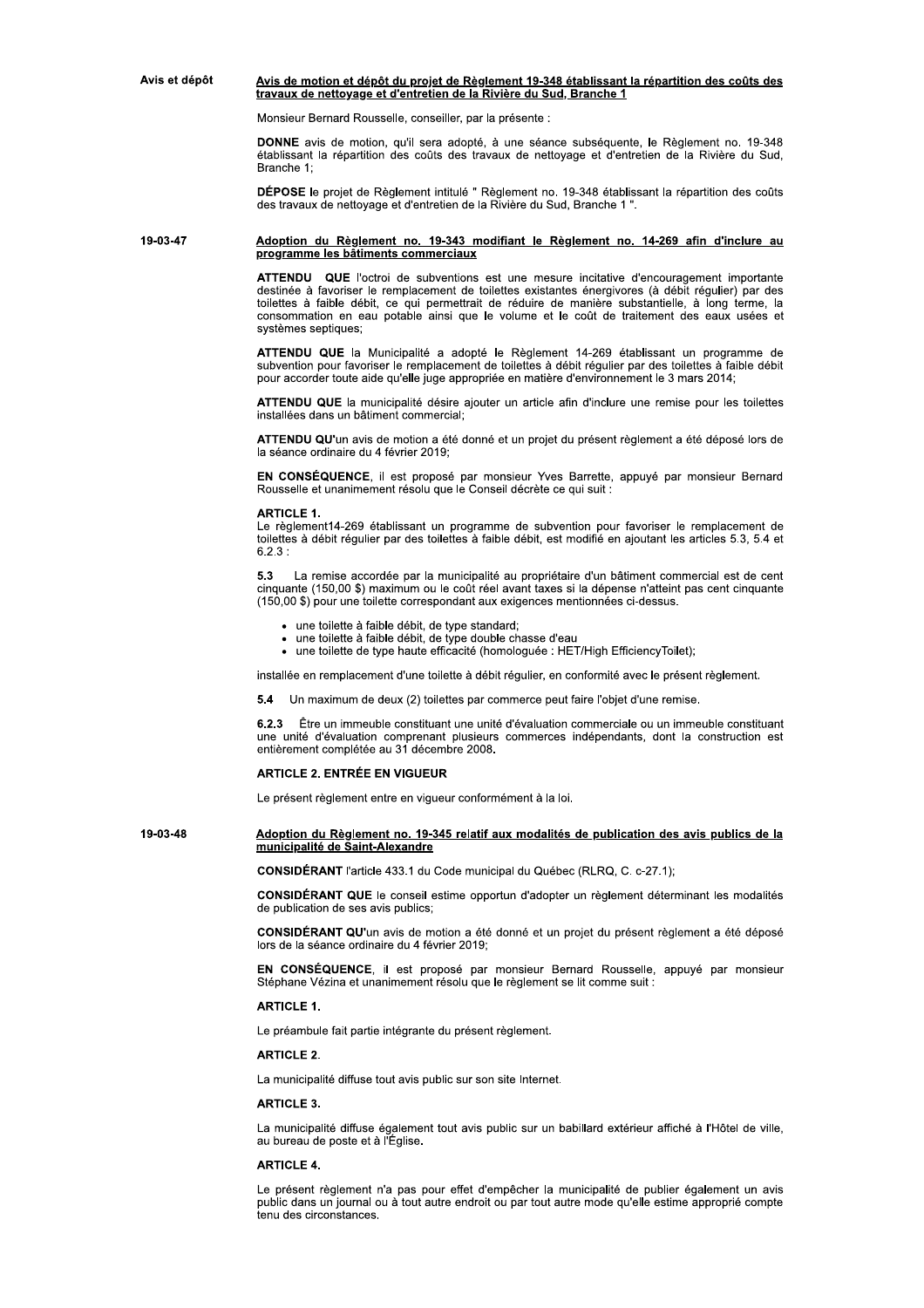# **ARTICLE 5.**

Le présent règlement s'applique à tout avis public y compris un avis donné en vertu de la Loi sur l'aménagement et l'urbanisme (RLRQ, c. A-19.1).

# **ARTICLE 6**

Le présent règlement entre en vigueur conformément à la loi.

## 19-03-49 Demande de subvention au Programme d'emplois verts de l'Association canadienne des parcs et loisirs (ACPL)

Il est proposé par monsieur Yves Barrette, appuyé par madame Catherine Cardinal et unanimement résolu d'envoyer une demande de subventions salariales au Programme d'emplois verts de<br>l'Association canadienne des parcs et loisirs (ACPL) pour deux (2) employés temporaires en horticulture à trente (30) heures par semaine et que la municipalité contribue à 50 % des coûts totaux.

## SERVICE DE SÉCURITÉ INCENDIE

19-03-50

# Demande d'aide financière pour la préparation aux sinistres, volet 2

CONSIDÉRANT QUE le Règlement sur les procédures d'alerte de mobilisation et les moyens de secours minimaux pour protéger la sécurité des personnes et des biens en cas de sinistre a été<br>édicté par le ministre de la Sécurité publique le 20 avril 2018 et qu'il entrera en vigueur le 9 novembre  $2019 -$ 

CONSIDÉRANT QUE la municipalité souhaite se prévaloir du Volet 2 du programme d'aide financière offert par l'Agence municipale 9-1-1 du Québec afin de soutenir les actions de préparation aux sinistres, dont prioritairement les mesures afin de respecter cette nouvelle réglementation;

CONSIDÉRANT QUE la municipalité atteste avoir maintenant complété l'outil d'autodiagnostic fourni par le ministère de la Sécurité publique en mai 2018 et qu'elle juge nécessaire d'améliorer son état de préparation aux sinistres;

EN CONSÉQUENCE, il est proposé par Jean-François Berthiaume, appuyé par Stéphane Vézina et unanimement résolu :

QUE la municipalité présente une demande d'aide financière à l'Agence municipale 9-1-1 du Québec au montant de 10 000 \$, dans le cadre du Volet 2 du programme mentionné au préambule et s'engage à en respecter les conditions, afin de réaliser les actions décrites au formulaire joint à la présente résolution pour en faire partie intégrante qui totalisent 12 000 \$ et confirme que la contribution de la municipalité sera d'une valeur d'au moins 2 000 \$.

QUE la municipalité atteste par la présente qu'elle se regroupera avec les municipalités locales de Saint-Sébastien et Notre-Dame-de-Stanbridge pour le volet 2, et qu'elle demande l'aide financière additionnelle de 2 000 \$ prévue au programme dans ce cas;

QUE la municipalité autorise madame Michèle Bertrand, directrice générale et secrétaire-trésorière à signer pour et en son nom le formulaire de demande d'aide financière et atteste que les renseignements qu'il contient sont exacts.

### $10.$ Deuxième période de questions

Aucune question n'est adressée à monsieur le maire.

## $11.$ **Divers**

Aucune résolution.

### 19-03-51 Dépôt de la lettre de démission de Catherine Cardinal au poste de conseillère

Il est proposé par Yves Barrette, appuyé par Bernard Rousselle et unanimement résolu de prendre acte du dépôt de la lettre de démission de madame Catherine Cardinal au poste de conseillère au siège no. 5.

#### 19-03-52  $12<sub>1</sub>$ Levée de la séance

Il est proposé par madame Catherine Cardinal et unanimement résolu que l'ordre du jour étant épuisé, la séance soit levée à 8 h 45.

## Certificats de crédits

La directrice générale et secrétaire-trésorière certifie que des crédits sont disponibles pour les dépenses autorisées à la présence séance.